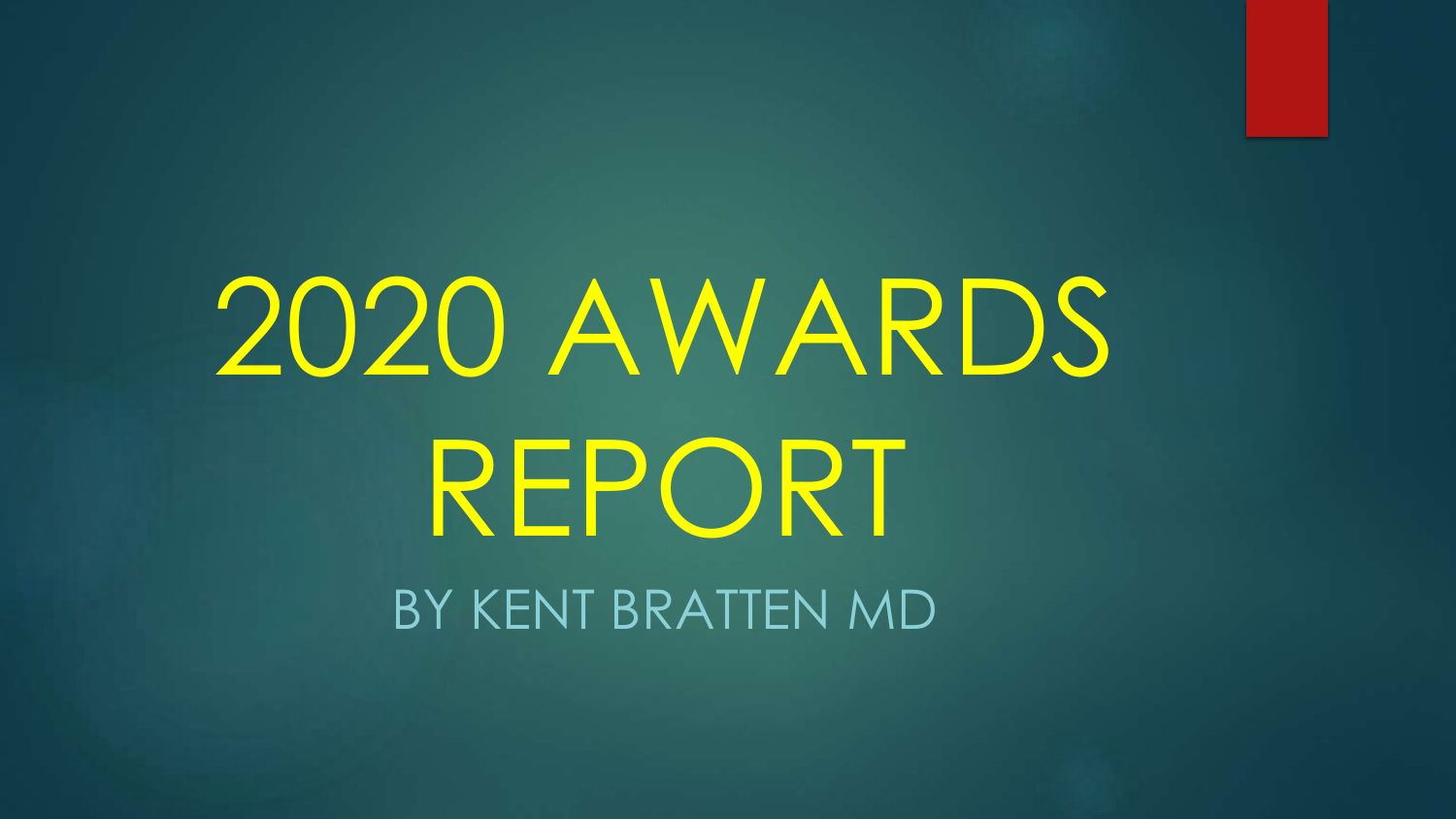

#### AWARDS BUSINESS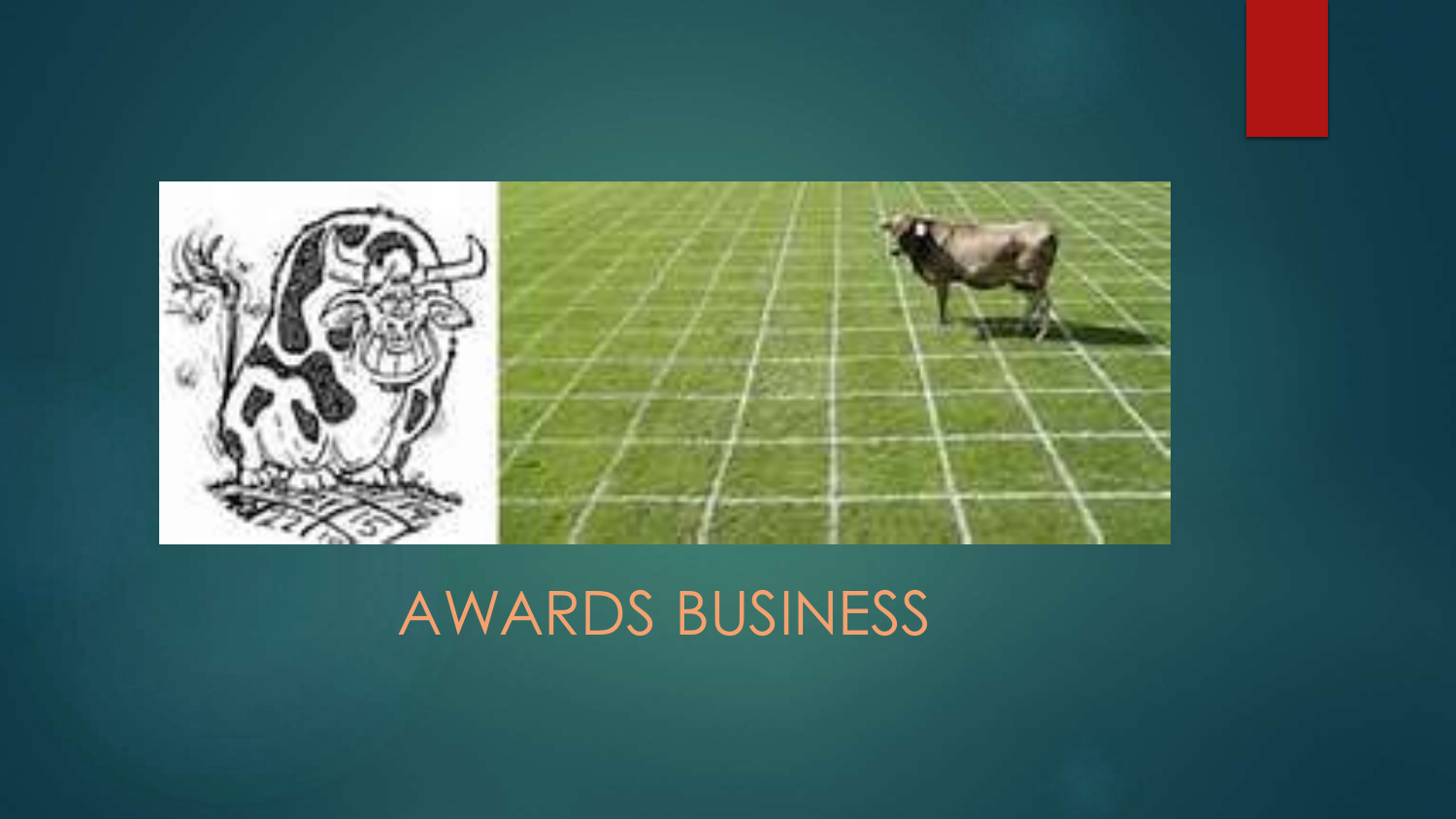#### PATCH/PIN INVENTORY

| Nationals/Misc        |     | Group Patches |     | Score Patches  |  | <b>LR Patches</b> |         |     |
|-----------------------|-----|---------------|-----|----------------|--|-------------------|---------|-----|
| <b>Group Pins</b>     | 326 | <b>100 Yd</b> | 350 | <b>100 Yd</b>  |  | 200               | 600 Yd  | 892 |
| <b>Score Pins</b>     | 192 | <b>200 Yd</b> | 348 | <b>200 Yd</b>  |  | 100               | 1000 Yd | 926 |
| <b>600 Yard Pins</b>  | 69  | <b>300 YD</b> | 61  | 300 Yd         |  | 50                |         |     |
| 1000 Yard Pins        | 512 |               |     | 100 M          |  | 100               |         |     |
| <b>TOP 10 Patches</b> | 287 |               |     | 200 M          |  | 200               |         |     |
| <b>TOP 20 Patches</b> | 345 |               |     | 300 M          |  | 100               |         |     |
| 250-25X Patches       | 102 |               |     | 100/200 GA     |  | 100               |         |     |
| 750 Patches           | 67  |               |     | 200/300 GA     |  | 50                |         |     |
|                       |     |               |     | 100/200/300 GA |  | 50                |         |     |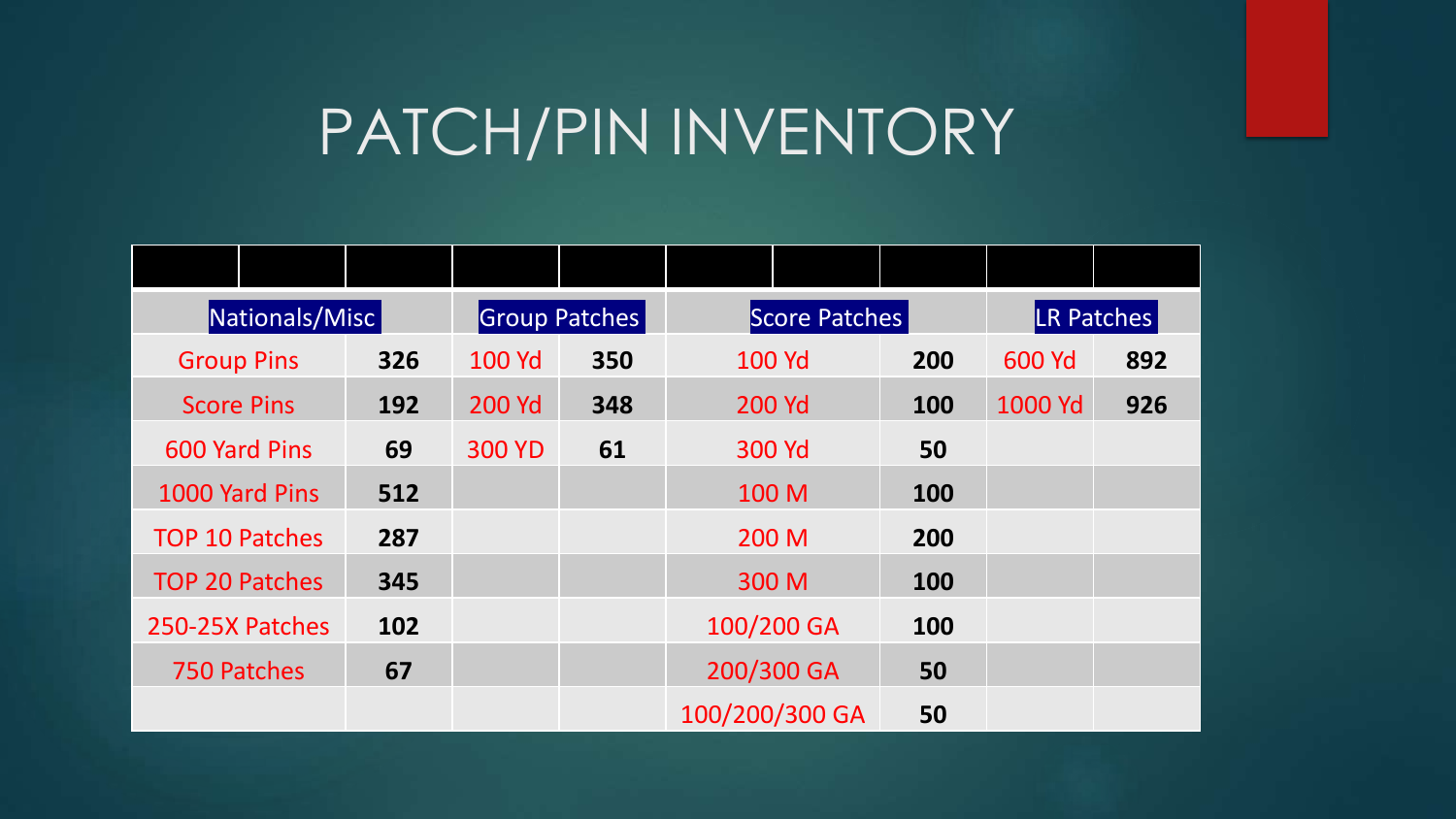## 2021 EXPENSES

| 2/1/2021  | <b>Waitz Corp</b> |                          | <b>Plate/engraving</b>   | \$30.75      |            |  |
|-----------|-------------------|--------------------------|--------------------------|--------------|------------|--|
| 6/28/2021 | <b>Chick Emb</b>  | <b>Nationals Patches</b> | \$890.00                 |              |            |  |
| 6/30/2021 | <b>Waitz Corp</b> | Plate/engraving          | \$20.00                  |              |            |  |
| 7/2/2021  | <b>Waitz Corp</b> | <b>Group Nationals</b>   | \$474.12                 |              |            |  |
| 7/2/2021  | <b>Waitz Corp</b> | <b>1000 Nationals</b>    | \$368.76                 |              |            |  |
| 7/2/2021  | <b>Waitz Corp</b> | <b>100-200 Score Nat</b> | \$210.72                 |              |            |  |
| 7/2/2021  | <b>Waitz Corp</b> |                          | \$368.76                 |              |            |  |
| 7/2/2021  | <b>Waitz Corp</b> |                          | <b>200-300 Score Nat</b> |              |            |  |
|           | USPS/UPS          |                          | Postage/supplies         | \$1,219.35   |            |  |
|           |                   |                          |                          | <b>TOTAL</b> | \$3,793.18 |  |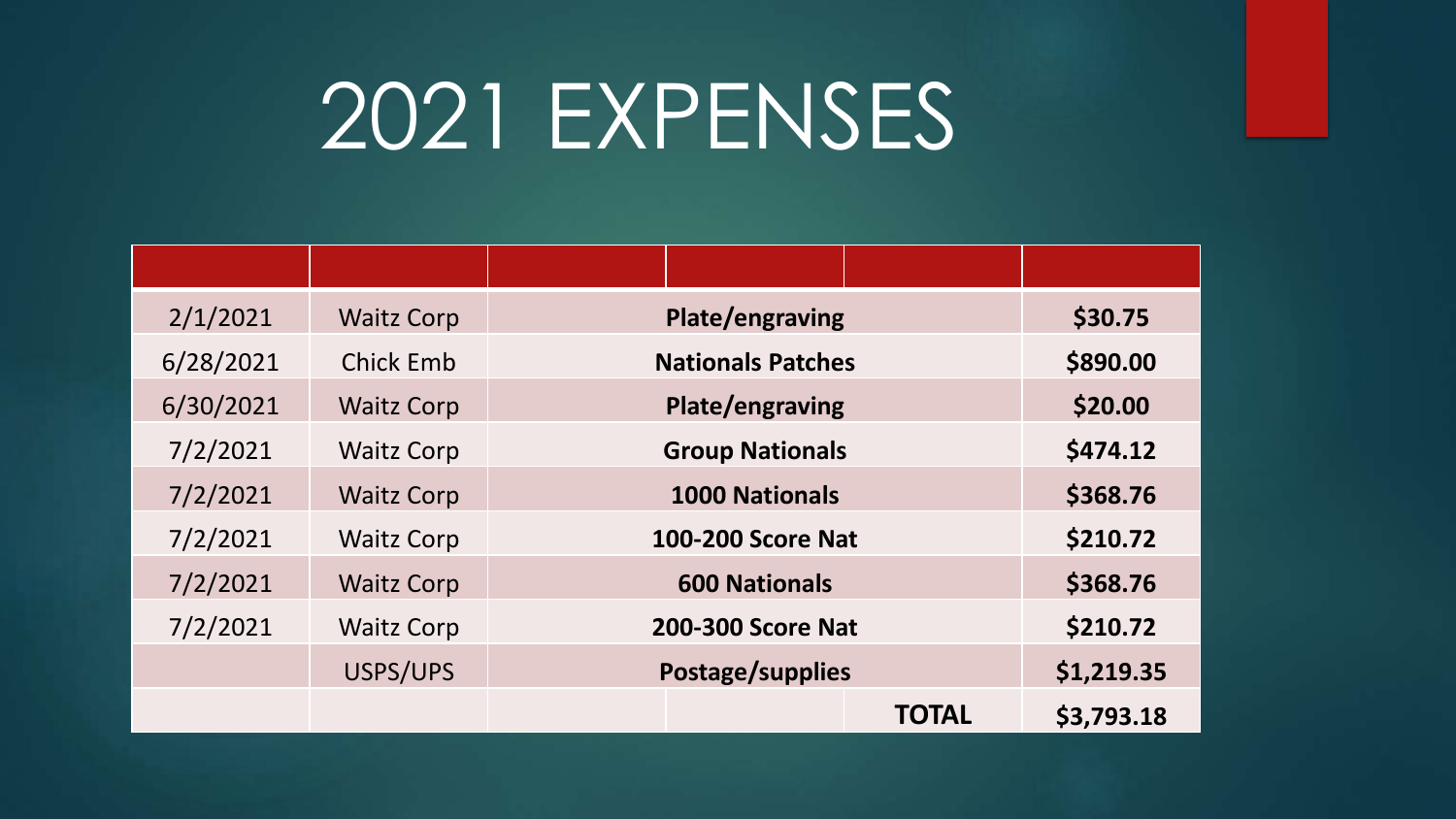## GROUP

1. NATIONALS REPORT 2. SOY

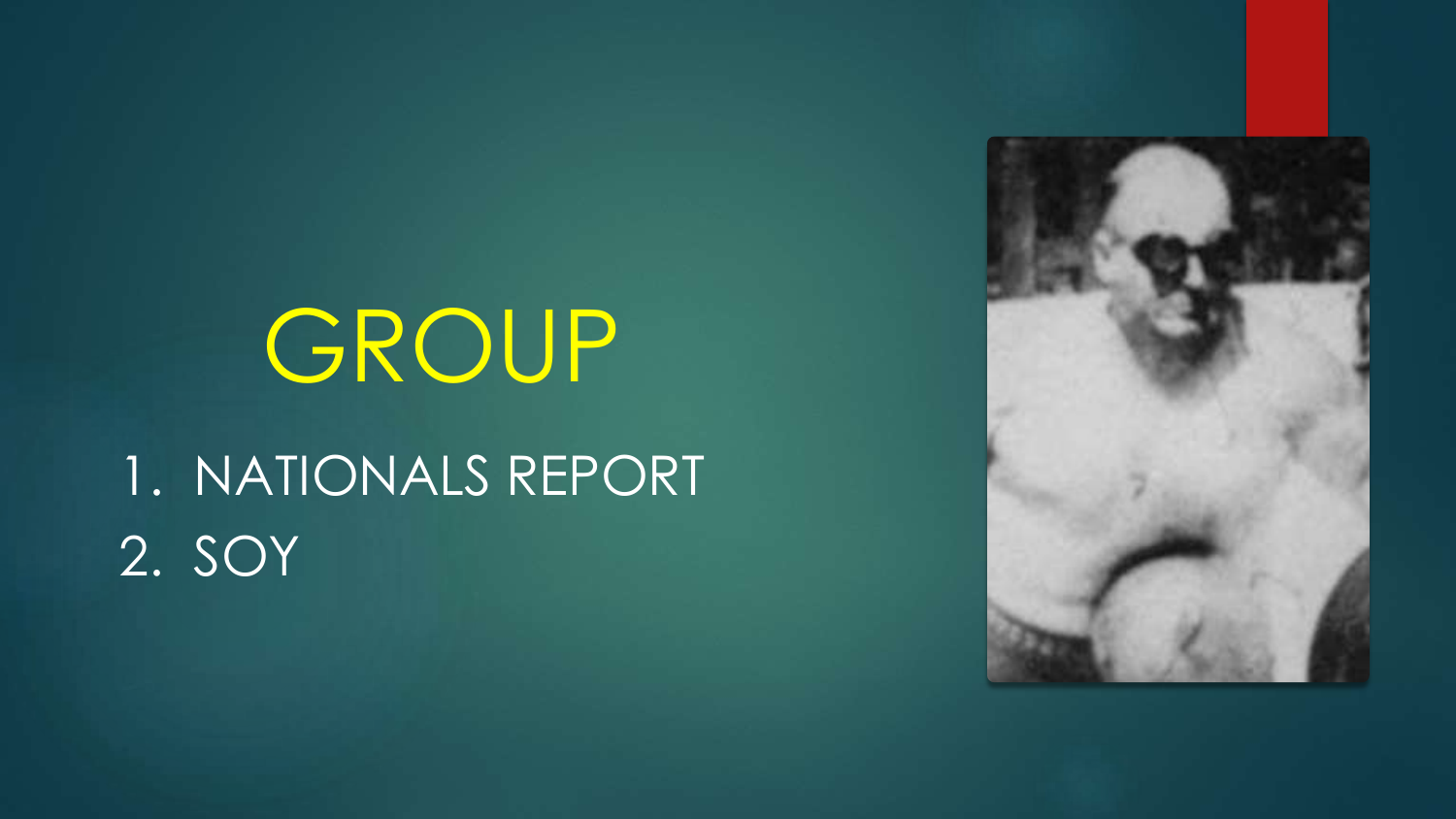#### GROUP NATIONALS PLAQUES

Light Varmint Champion Heavy Varmint Champion ▶ Sporter Champion Heavy Bench ▶ 2-Gun, 3-Gun and 4-Gun Champion ▶ Group Rookie Champion Group Junior Champion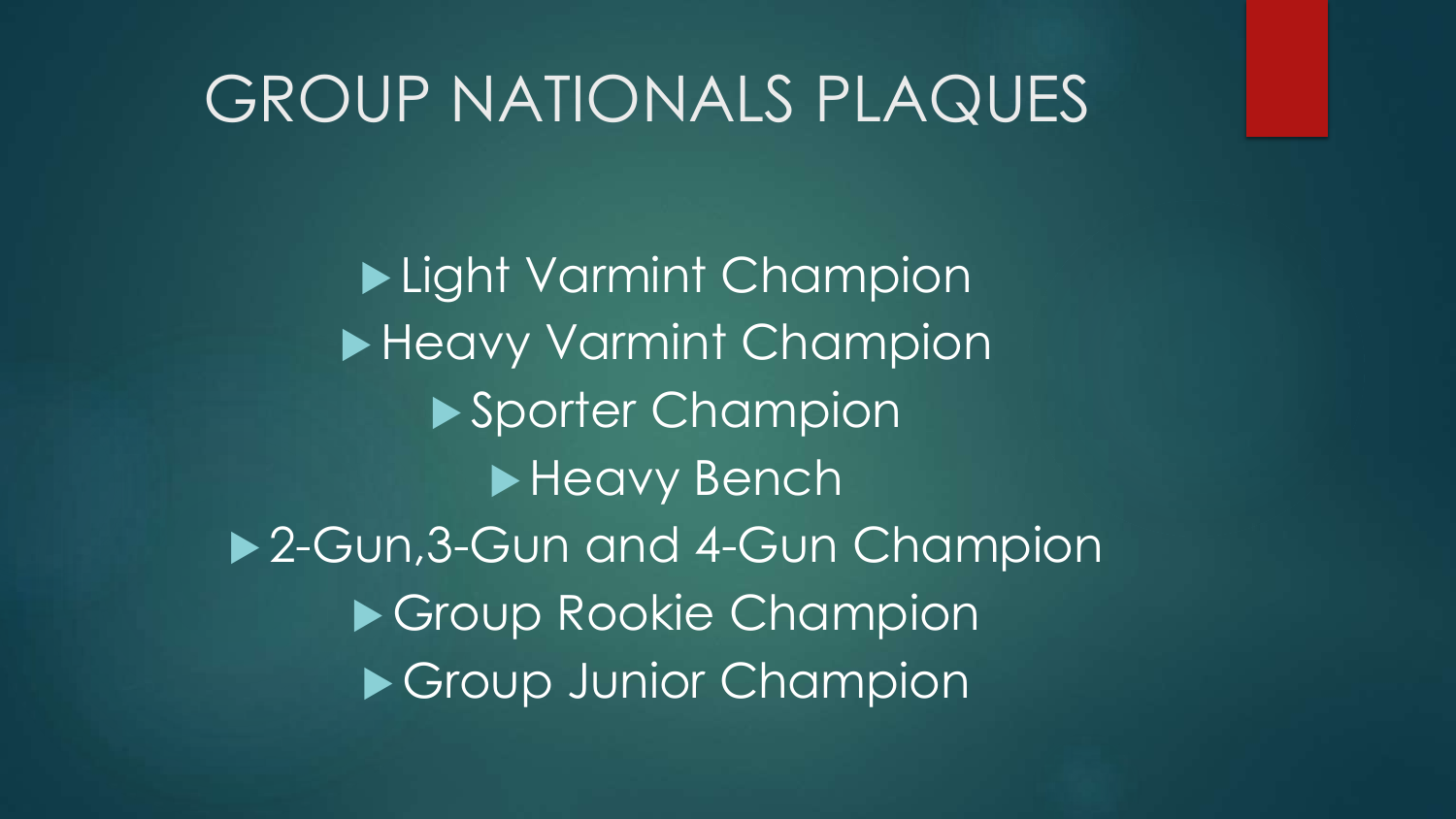#### GROUP SOY PLAQUES

 1 ST Al Auman 12 x 15 ▶ 2<sup>nd</sup> Bob White 8 x 10 ▶ 3rd Melvin Estop 7x9 ▶ 4<sup>th</sup> Ronald Didas 5x7 ▶ 5<sup>th</sup> Harley Baker 5 x 7 Rookie Timothy Kopsky 9x12\* ▶ \*Rookie plaque donation by Premier Accuracy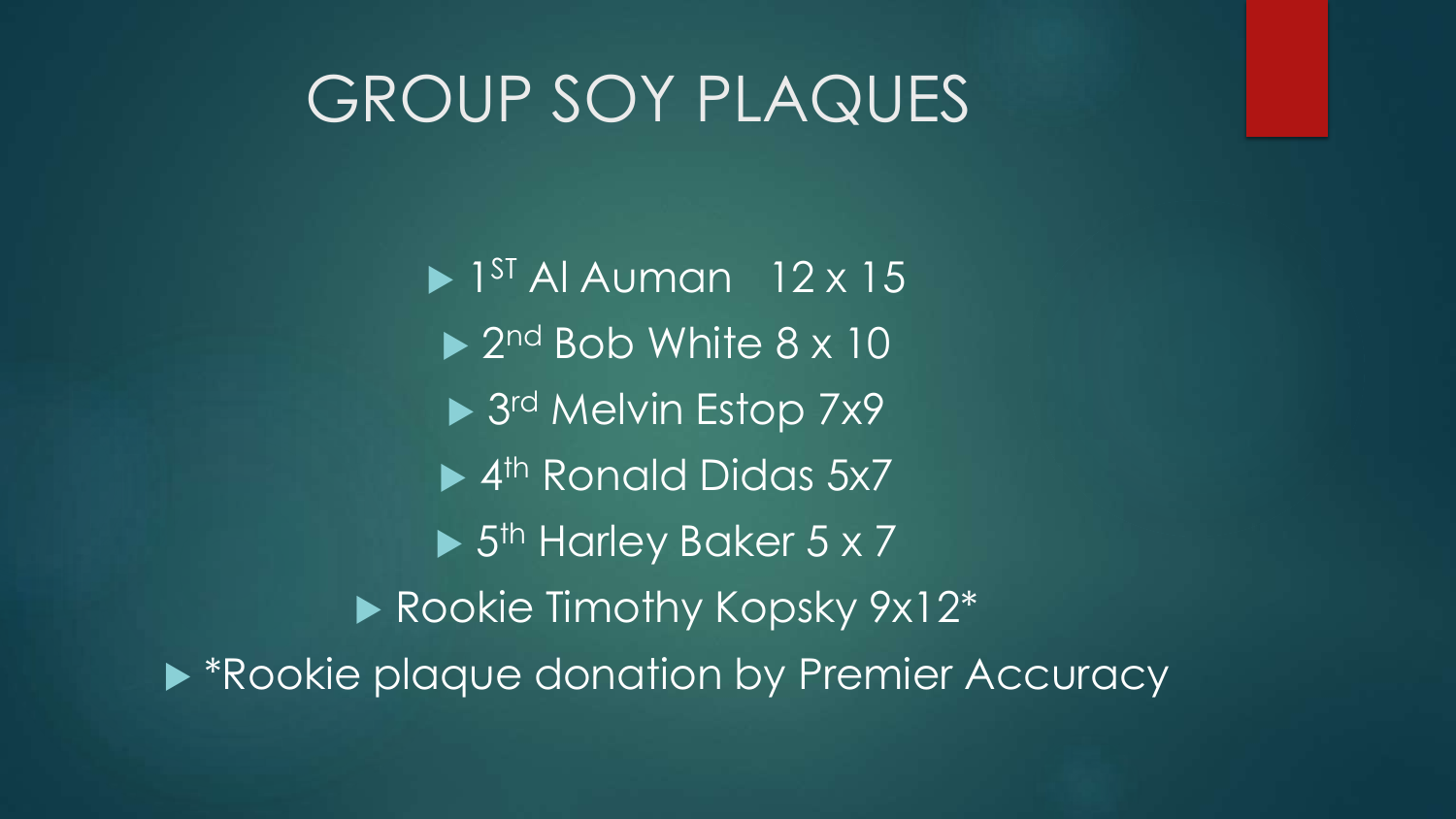## SCORE

1. NATIONALS REPORT 2. SOY

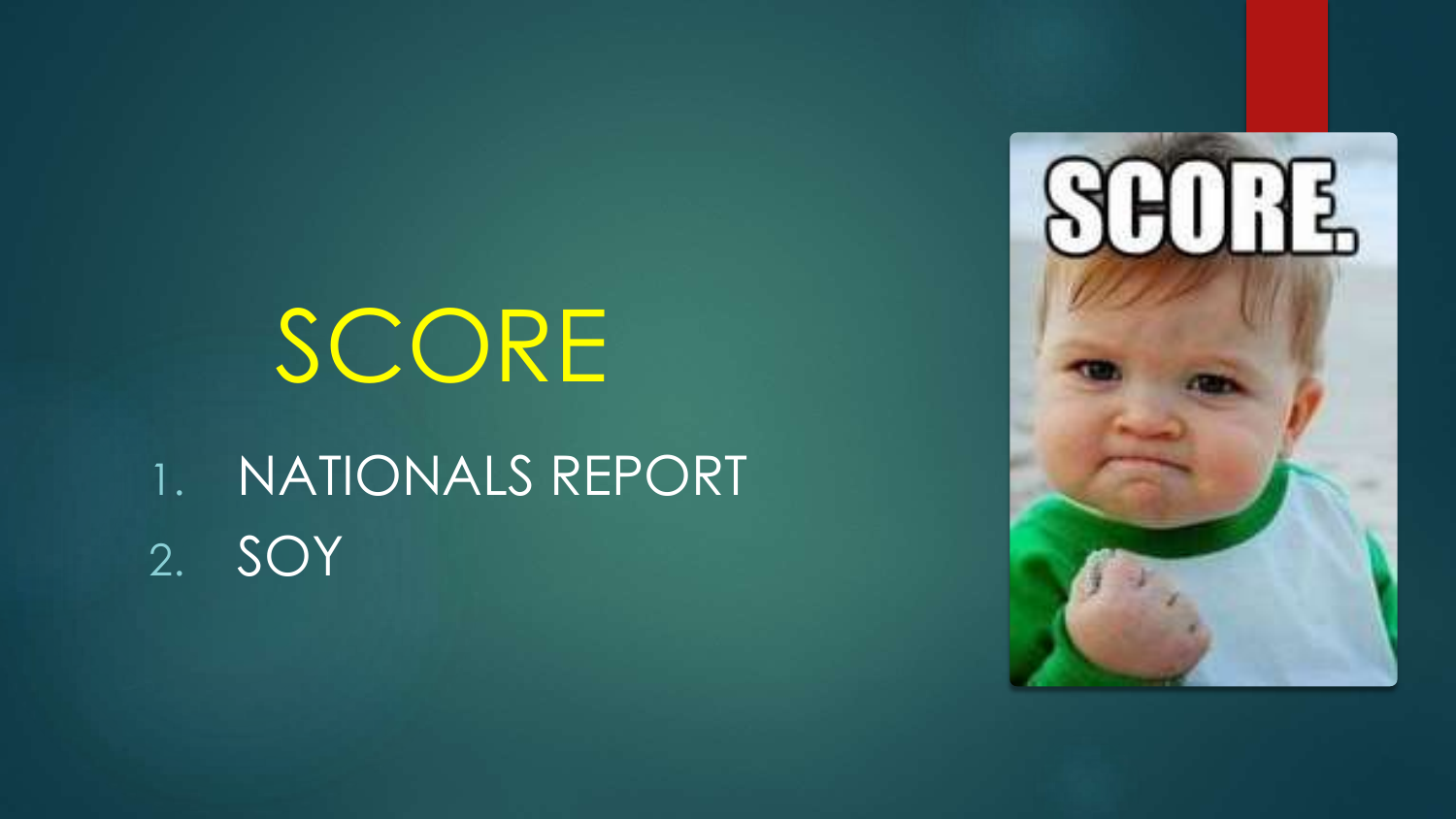#### 100/200 YD SCORE NATIONALS PLAQUES

▶ Hunter Champion Varmint for Score Champion ▶ 2-Gun Score Champion ▶ Junior Varmint for Score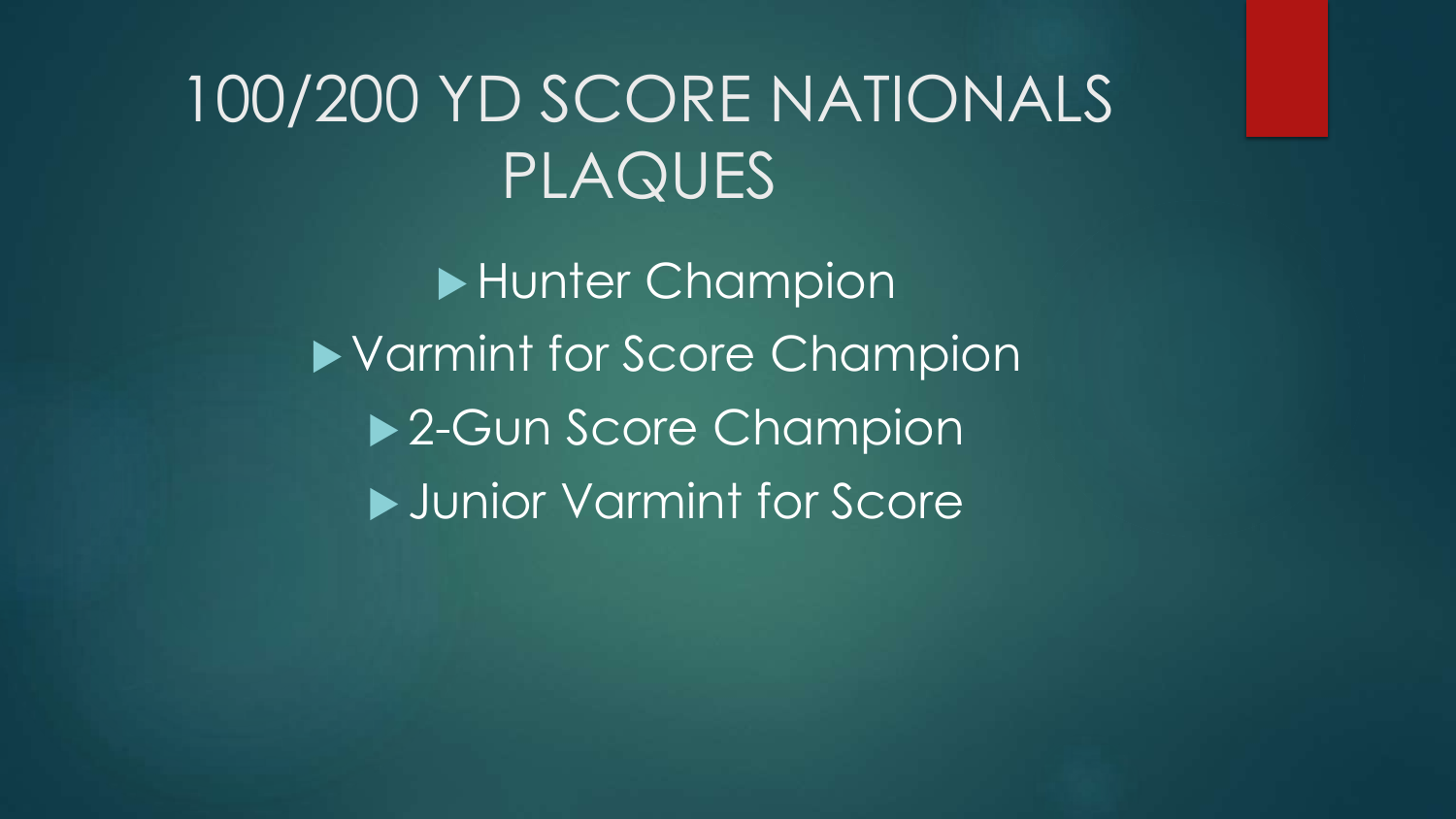#### 200-300 YD SCORE NATIONALS PLAQUES #4

▶ Hunter Champion ▶ Varmint for Score Champion ▶ 2-Gun Score Champion **Junior Varmint for Score Champion**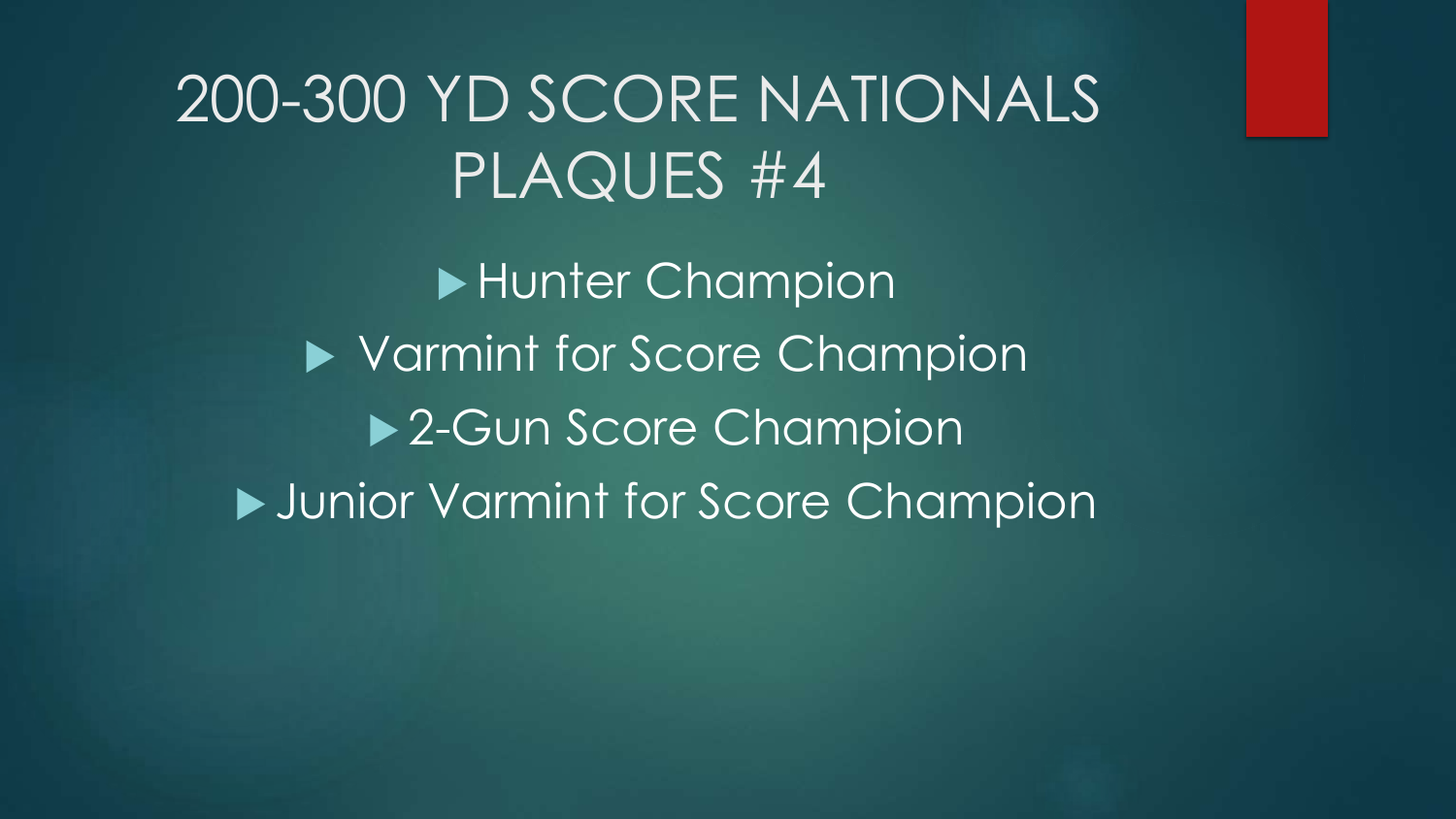#### SCORE SOY VFS PLAQUES

▶ 1<sup>st</sup> Jim Cline 12x15 ▶ 2<sup>nd</sup> James Paganelli 8x111/2 ▶ 3rd Chris Gibby 7x9 ▶ 4<sup>th</sup> John Cascarino 5x7 ▶ 5<sup>th</sup> Michael Clayton 5x7 ▶ 6<sup>th</sup> Brian Fitch 5x7  $\blacktriangleright$  7<sup>th</sup> Will Till 5x7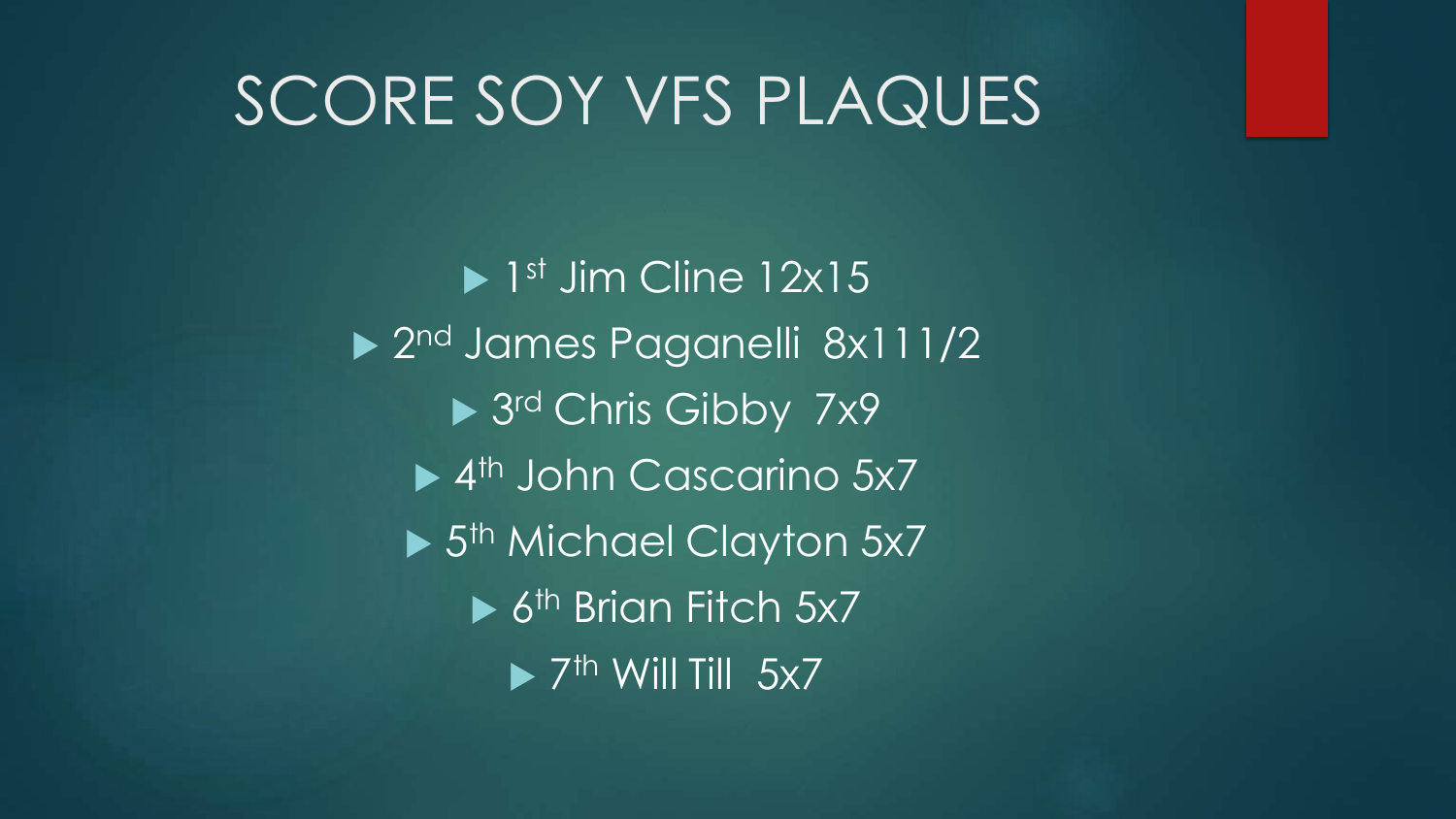#### SCORE SOY VFS PLAQUES (cont)

▶ 8<sup>th</sup> Wayne France 5x7 ▶ 9<sup>th</sup> Steve Hill 5x7 **Dianumber 10th James Hooper 5x7** ▶ Junior Ramy Logdsdon 5x7 ▶ Female Tammy Cline 5x7 Rookie Tammy Cline 5x7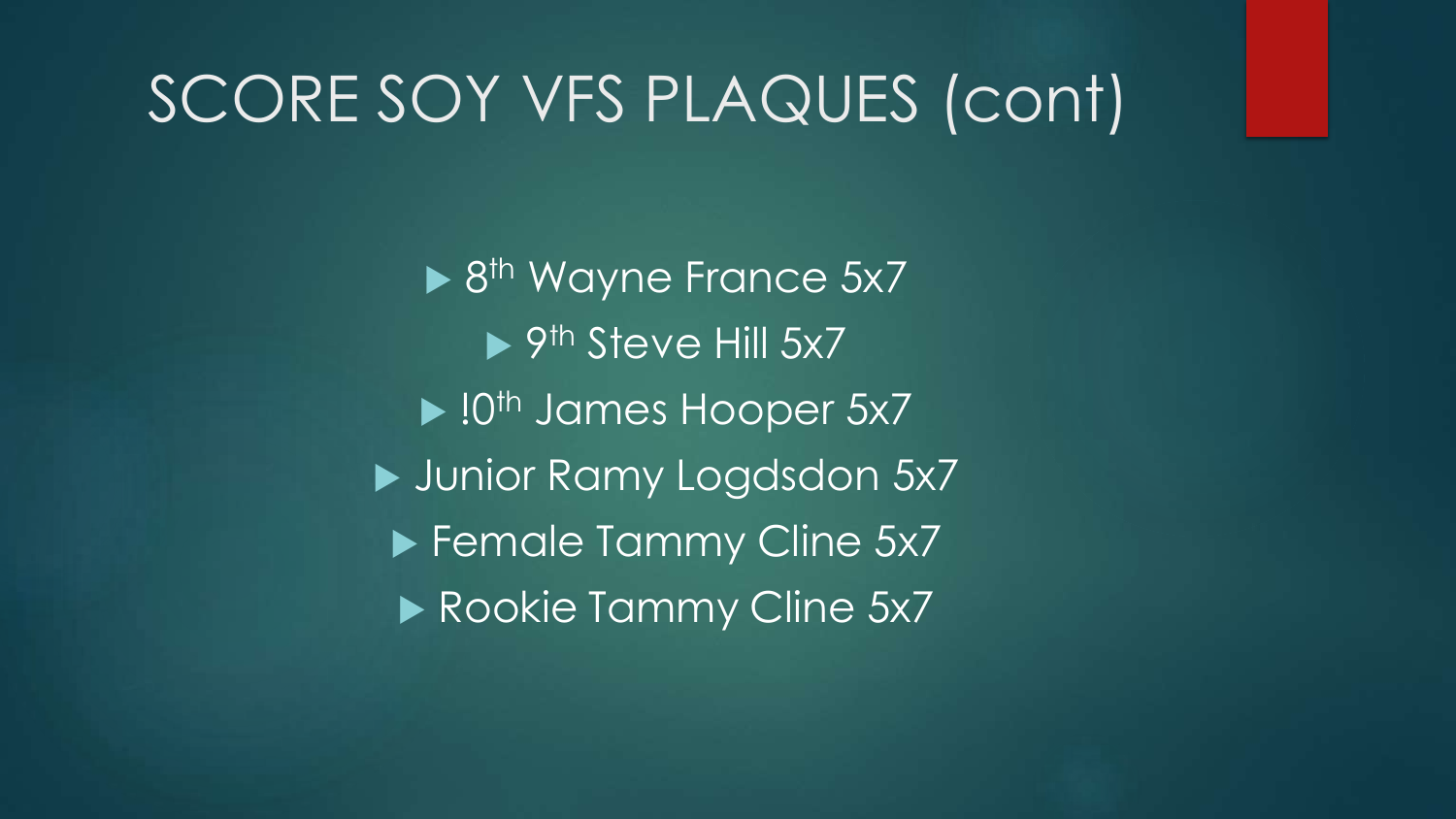#### SCORE HUNTER SOY PLAQUES

▶ 1ST Jim Cline 12x15 ▶ 2<sup>nd</sup> Brian Fitch 8x10 ▶ 3<sup>rd</sup> Peter Hills 7x9 ▶ 4<sup>th</sup> Orland Bunker 5x7 ▶ James Hooper 5x7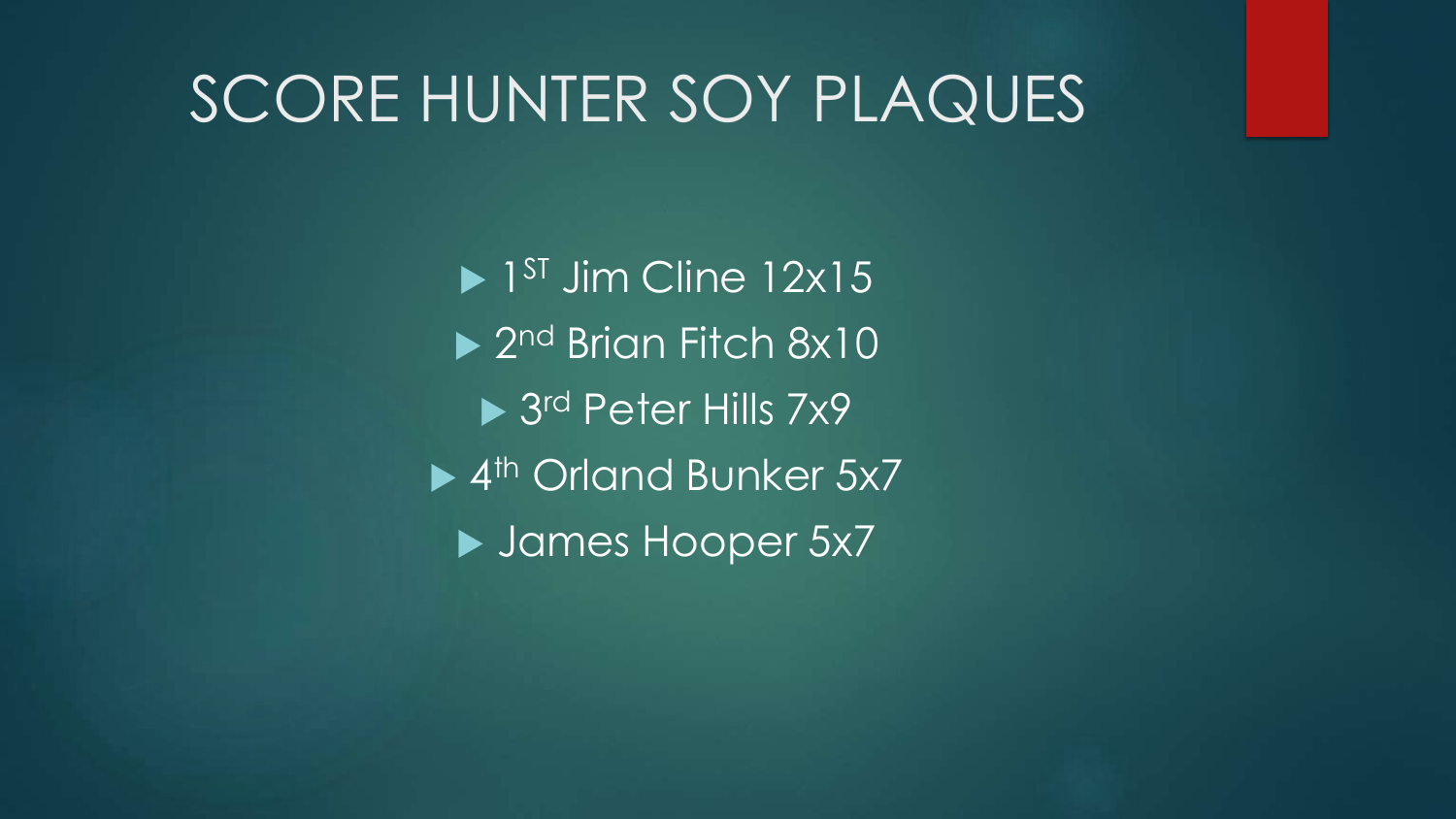#### 600 YARDS



#### 1. NATIONALS REPORT 2. SOY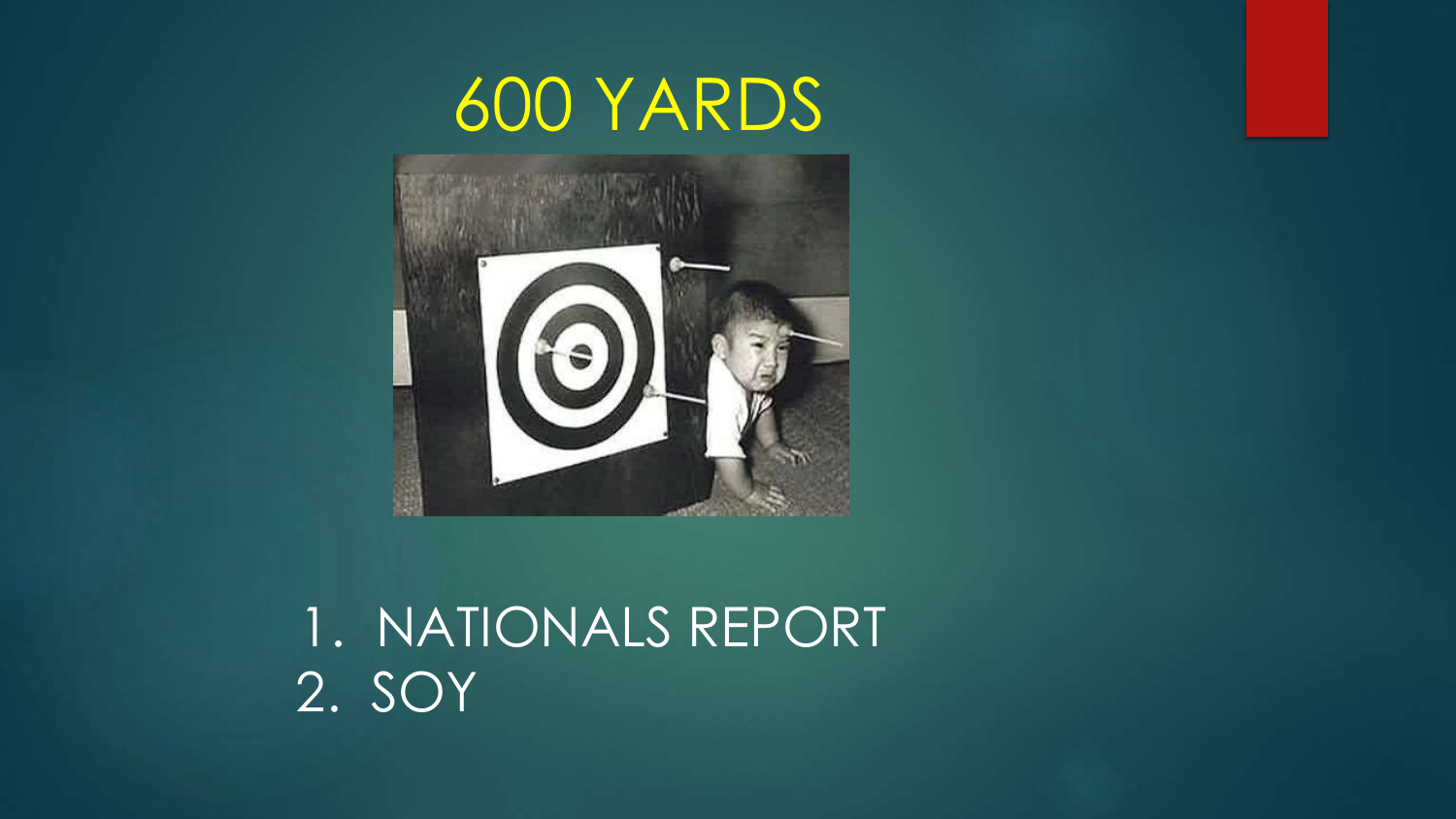#### 600 YARD NATIONALS PLAQUES

Light Gun Score Champion Light Gun Group Champion Heavy Gun Score Champion Heavy Gun Group Champion Light Gun Overall Champion ▶ Heavy Gun Overall Champion ▶ 2-Gun Overall Champion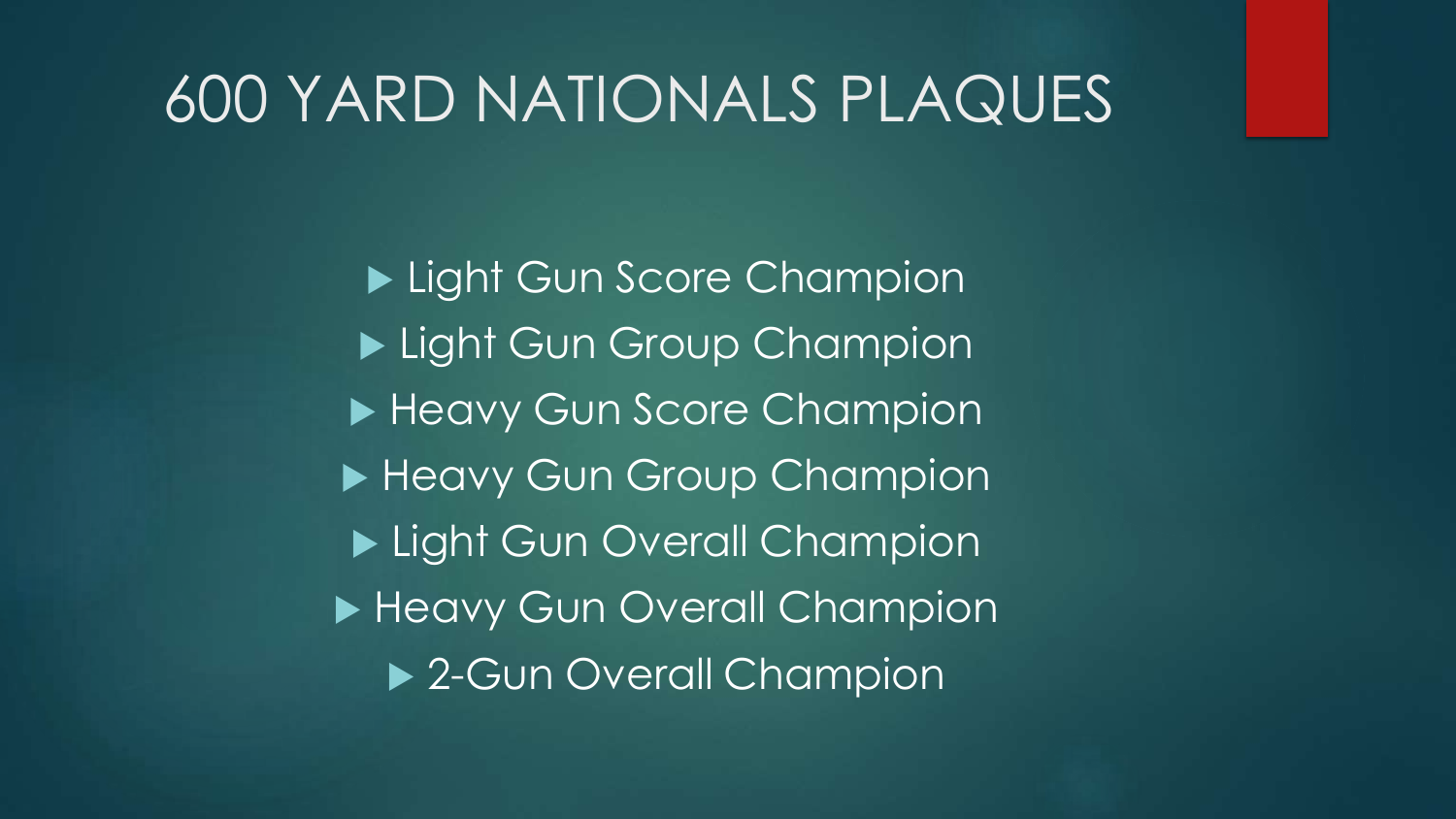#### 600 YARD SOY PLAQUES

▶ 1ST Seth Wooten 12x15 ▶ 2<sup>nd</sup> Steve Hoskin 8x10 ▶ 3<sup>rd</sup> Mike Wooten 7x9  $\blacktriangleright$  4<sup>th</sup> Sam Hall 5x7 ▶ 5<sup>th</sup> Bart Sauter 5x7 Unior Hunter Hall 9x12 **Female Shelley Gudger 9x12** Rookie Curt Knitt 9x12 ▶ Factory Taylor Ebbitt 5x7 ▶ Tactical James Phillips 5x7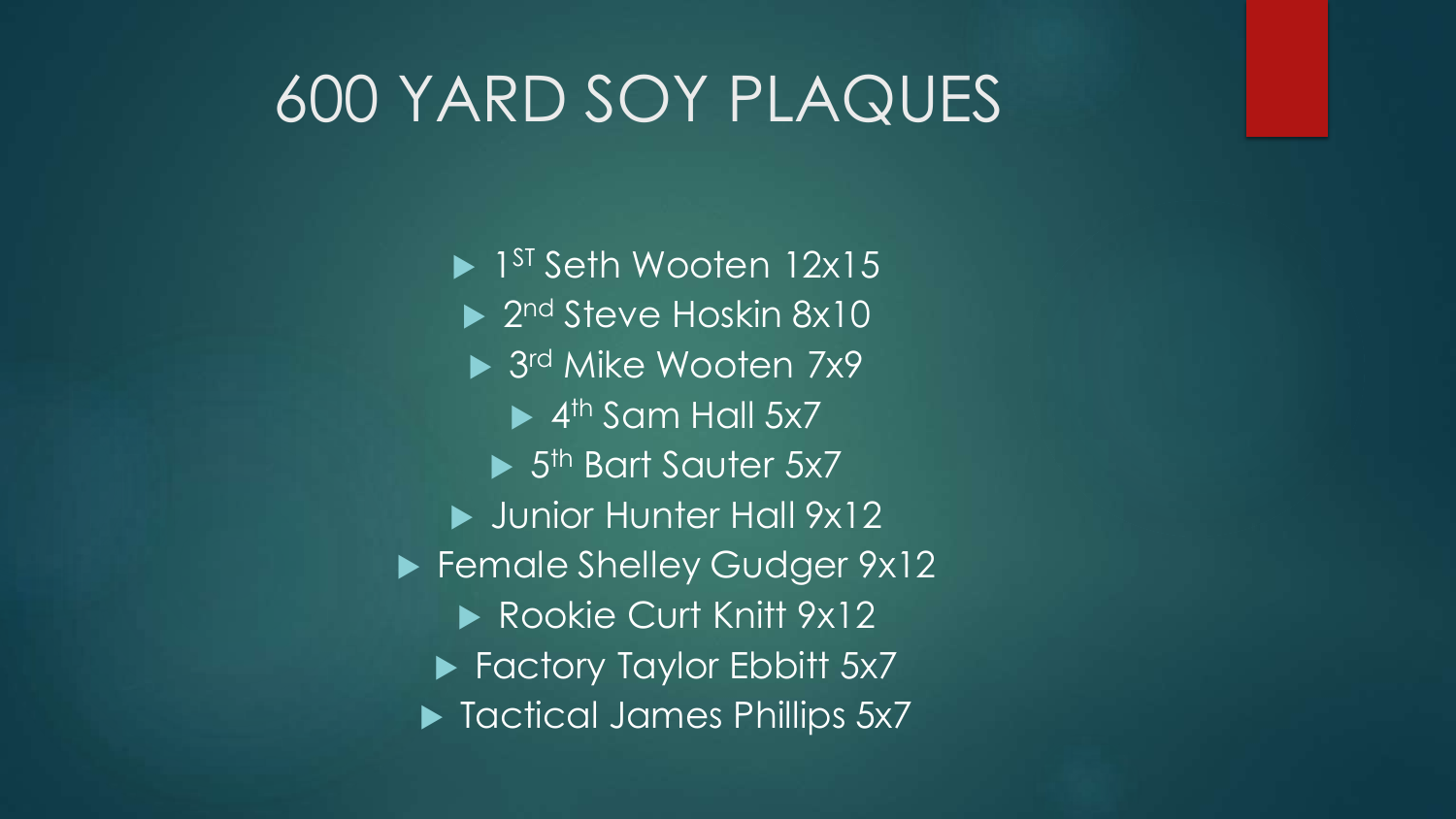# 1000 YARD

1. NATIONALS REPORT

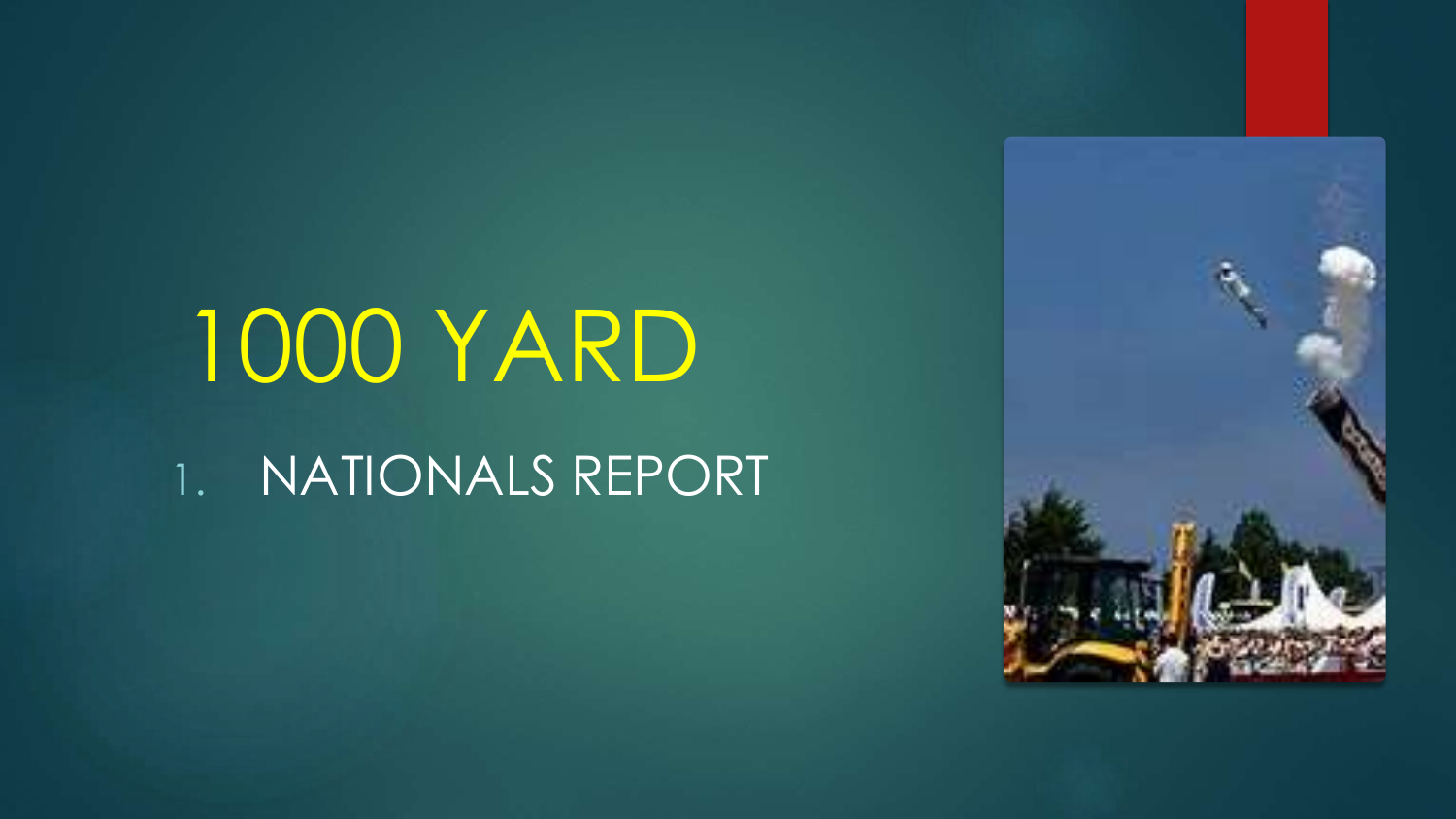#### 1000 YARD NATIONALS PLAQUES

Light Gun Score Champion Light Gun Group Champion Heavy Gun Score Champion Heavy Gun Group Champion Light Gun Overall Champion Heavy Gun Overall Champion **Two Gun Overall Champion**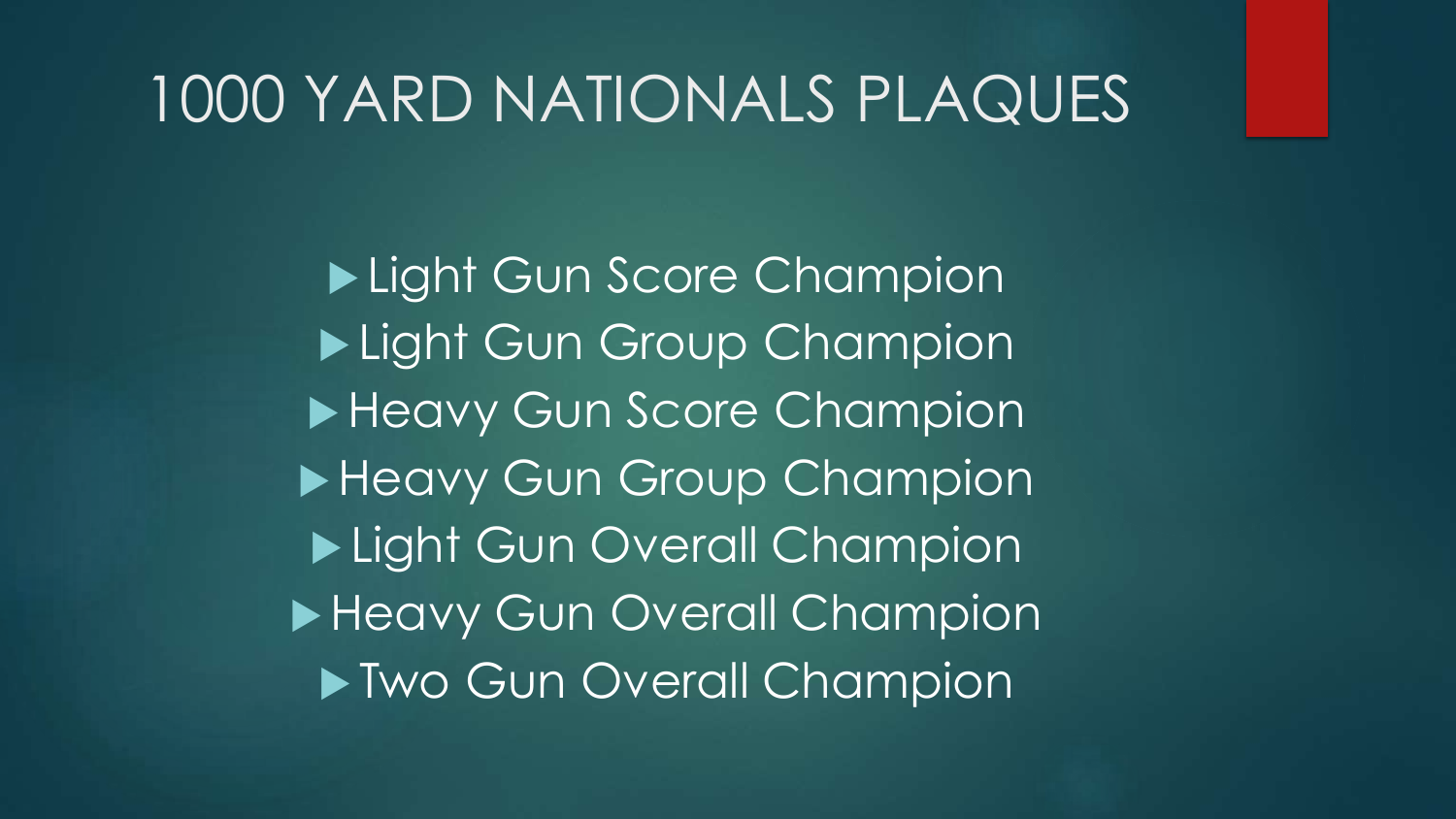## PROBLEMS

- TROPHY NAME PLATES
- RISING COSTS DUE TO INFLATION
- BANNER DISTRIBUTION
- MATERIAL SHORTAGES (PATCHES)